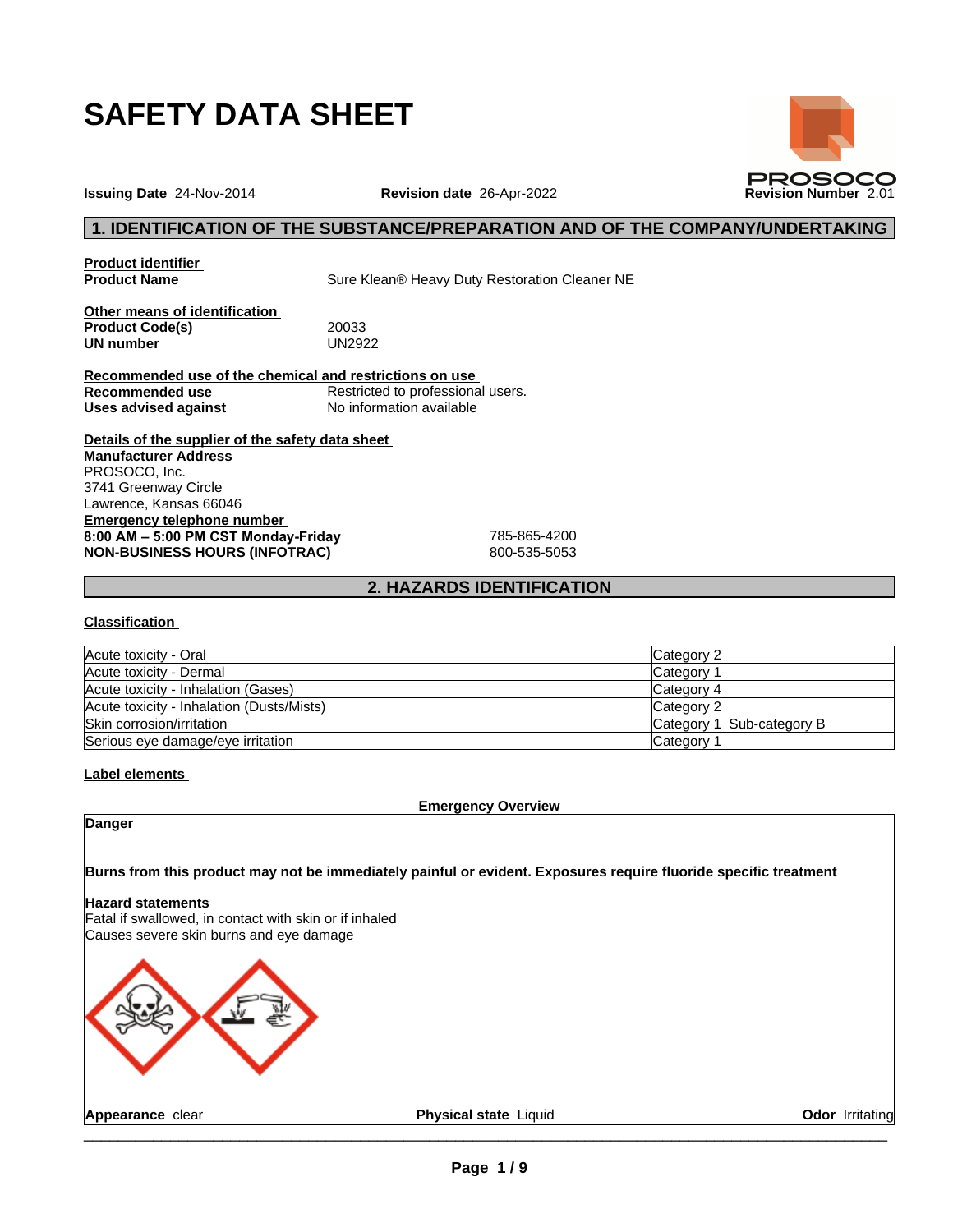#### **Precautionary Statements - Prevention**

Wash face, hands and any exposed skin thoroughly after handling Do not eat, drink or smoke when using this product Do not get in eyes, on skin, or on clothing Wear protective gloves/protective clothing/eye protection/face protection Use only outdoors or in a well-ventilated area Do not breathe dust/fume/gas/mist/vapors/spray Wear respiratory protection

#### **Precautionary Statements - Response**

Specific treatment is urgent (see TREATMENT FOR HYDROFLUORIC ACID EXPOSURE on this label) Immediately call a POISON CENTER or doctor/physician IF IN EYES: Rinse cautiously with water for several minutes. Remove contact lenses, if present and easy to do. Continue rinsing Immediately call a POISON CENTER or doctor/physician Immediately call a POISON CENTER or doctor/physician Wash contaminated clothing before reuse IF ON SKIN (or hair): Remove/Take off immediately all contaminated clothing. Rinse skin with water/shower IF INHALED: Remove victim to fresh air and keep at rest in a position comfortable for breathing Call a POISON CENTER or doctor/physician if you feel unwell Immediately call a POISON CENTER or doctor/physician IF SWALLOWED: Immediately call a POISON CENTER or doctor/physician Rinse mouth Do NOT induce vomiting

 $\overline{\phantom{a}}$  ,  $\overline{\phantom{a}}$  ,  $\overline{\phantom{a}}$  ,  $\overline{\phantom{a}}$  ,  $\overline{\phantom{a}}$  ,  $\overline{\phantom{a}}$  ,  $\overline{\phantom{a}}$  ,  $\overline{\phantom{a}}$  ,  $\overline{\phantom{a}}$  ,  $\overline{\phantom{a}}$  ,  $\overline{\phantom{a}}$  ,  $\overline{\phantom{a}}$  ,  $\overline{\phantom{a}}$  ,  $\overline{\phantom{a}}$  ,  $\overline{\phantom{a}}$  ,  $\overline{\phantom{a}}$ 

#### **Precautionary Statements - Storage**

Store locked up Store in a well-ventilated place. Keep container tightly closed

#### **Precautionary Statements - Disposal**

Dispose of contents/container to an approved waste disposal plant

#### **Hazards not otherwise classified (HNOC)**

**Other information**

## **3. COMPOSITION/INFORMATION ON INGREDIENTS**

| <b>Chemical name</b> | CAS No.     | Weight-%  | <b>Trade Secret</b> |
|----------------------|-------------|-----------|---------------------|
| Water                | 7732-18-5   | $40 - 70$ |                     |
| Hydrogen Fluoride    | 7664-39-3   | $10 - 30$ |                     |
| Phosphoric Acid      | 7664-38-2   | 7 - 13    |                     |
| Glycolic Acid        | $79-14-1$   | 3 - 1     |                     |
| Citric acid          | 77-92-9     | - 5       |                     |
| Nonionic surfactant  | Proprietary | - 5       |                     |

\* The exact percentage (concentration) ofcomposition has been withheld as a trade secret.

## **4. FIRST AID MEASURES**

#### **Description of first aid measures**

**General advice** Immediate medical attention is required. **Eye contact** Exercise Exercise Contact Keep eye wide open while rinsing. Immediate medical attention is required. Rinse immediately with plenty of water, also under the eyelids, for at least 15 minutes. Do not rub affected area. Rinse the eyes with a calcium gluconate 1% solution.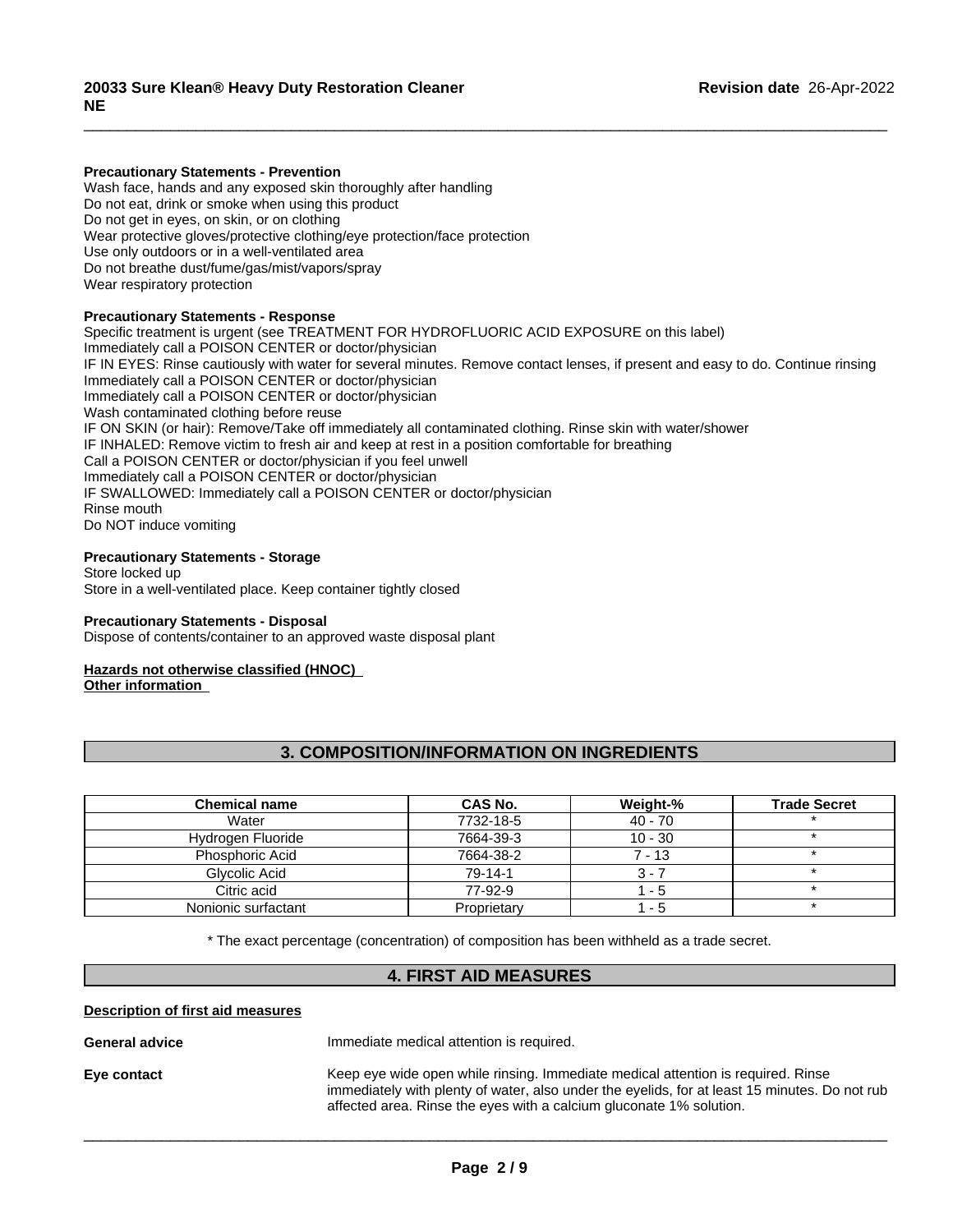| <b>Skin Contact</b>                                         | Immediate medical attention is required. Immediately flush eyes or skin with plenty of water<br>for at least 15 minutes while removing contaminated clothing and shoes. Immediately apply<br>calcium gluconate gel 2.5% and massage into the affected area using rubber gloves;<br>continue to massage while repeatedly applying gel until 15 minutes after pain is relieved. |  |
|-------------------------------------------------------------|-------------------------------------------------------------------------------------------------------------------------------------------------------------------------------------------------------------------------------------------------------------------------------------------------------------------------------------------------------------------------------|--|
| <b>Inhalation</b>                                           | Remove to fresh air. Call a physician or poison control center immediately. If not breathing,<br>give artificial respiration. If breathing is difficult, give oxygen.                                                                                                                                                                                                         |  |
| Ingestion                                                   | Do NOT induce vomiting. Drink plenty of water. Never give anything by mouth to an<br>unconscious person. Remove from exposure, lie down. Call a physician or poison control<br>center immediately.                                                                                                                                                                            |  |
| Self-protection of the first aider                          | Use personal protective equipment as required. Avoid contact with skin, eyes or clothing.                                                                                                                                                                                                                                                                                     |  |
| Most important symptoms and effects, both acute and delayed |                                                                                                                                                                                                                                                                                                                                                                               |  |
| <b>Symptoms</b>                                             | The product causes burns of eyes, skin and mucous membranes. Burns from this product<br>may not be immediately painful or evident. Exposures require fluoride specific treatment.                                                                                                                                                                                             |  |
|                                                             | Indication of any immediate medical attention and special treatment needed                                                                                                                                                                                                                                                                                                    |  |
| Note to physicians                                          | Product is a corrosive material. Use of gastric lavage or emesis is contraindicated.<br>Possible perforation of stomach or esophagus should be investigated. Do not give<br>chemical antidotes. Asphyxia from glottal edema may occur. Marked decrease in blood<br>pressure may occur with moist rales, frothy sputum, and high pulse pressure. Treat<br>symptomatically.     |  |
|                                                             |                                                                                                                                                                                                                                                                                                                                                                               |  |

 $\overline{\phantom{a}}$  ,  $\overline{\phantom{a}}$  ,  $\overline{\phantom{a}}$  ,  $\overline{\phantom{a}}$  ,  $\overline{\phantom{a}}$  ,  $\overline{\phantom{a}}$  ,  $\overline{\phantom{a}}$  ,  $\overline{\phantom{a}}$  ,  $\overline{\phantom{a}}$  ,  $\overline{\phantom{a}}$  ,  $\overline{\phantom{a}}$  ,  $\overline{\phantom{a}}$  ,  $\overline{\phantom{a}}$  ,  $\overline{\phantom{a}}$  ,  $\overline{\phantom{a}}$  ,  $\overline{\phantom{a}}$ 

## **5. FIRE-FIGHTING MEASURES**

## **Suitable Extinguishing Media**

Use extinguishing measures that are appropriate to local circumstances and the surrounding environment.

**Unsuitable Extinguishing Media** Caution: Use of water spray when fighting fire may be inefficient.

## **Specific hazards arising from the chemical**

The product causes burns of eyes, skin and mucous membranes. Thermal decomposition can lead to release of irritating and toxic gases and vapors. In the event of fire and/or explosion do not breathe fumes.

#### **Protective equipment and precautions for firefighters**

Wear self-contained breathing apparatus and protective suit.

## **6. ACCIDENTAL RELEASE MEASURES**

## **Personal precautions, protective equipment and emergency procedures**

| <b>Personal precautions</b>                          | Use personal protective equipment as required. Evacuate personnel to safe areas. Avoid<br>contact with skin, eyes or clothing. Keep people away from and upwind of spill/leak.                                                       |  |
|------------------------------------------------------|--------------------------------------------------------------------------------------------------------------------------------------------------------------------------------------------------------------------------------------|--|
| <b>Environmental precautions</b>                     |                                                                                                                                                                                                                                      |  |
| <b>Environmental precautions</b>                     | Do not allow into any sewer, on the ground or into any body of water. Should not be<br>released into the environment. Prevent further leakage or spillage if safe to do so. See<br>Section 12 for additional ecological information. |  |
| Methods and material for containment and cleaning up |                                                                                                                                                                                                                                      |  |
| <b>Methods for containment</b>                       | Dike far ahead of liquid spill for later disposal. Prevent further leakage or spillage if safe to<br>do so.                                                                                                                          |  |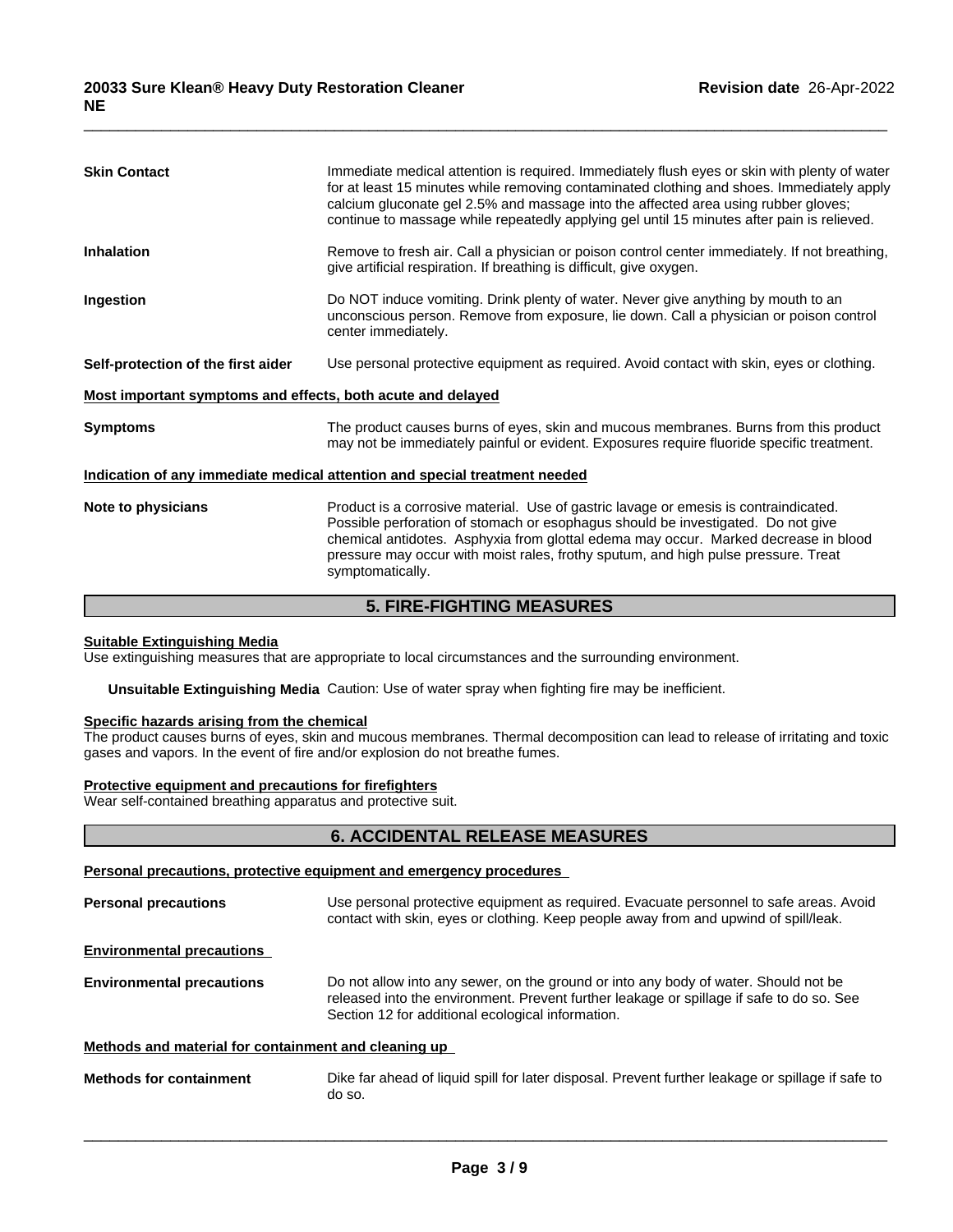| Methods for cleaning up                                      | Dam up. Soak up with inert absorbent material. Pick up and transfer to properly labeled<br>containers. Clean contaminated surface thoroughly. After cleaning, flush away traces with<br>water.                                       |
|--------------------------------------------------------------|--------------------------------------------------------------------------------------------------------------------------------------------------------------------------------------------------------------------------------------|
|                                                              | <b>7. HANDLING AND STORAGE</b>                                                                                                                                                                                                       |
| <b>Precautions for safe handling</b>                         |                                                                                                                                                                                                                                      |
| Advice on safe handling                                      | Avoid contact with skin, eyes or clothing. Use personal protective equipment as required.<br>Ensure adequate ventilation, especially in confined areas. In case of insufficient ventilation,<br>wear suitable respiratory equipment. |
| Conditions for safe storage, including any incompatibilities |                                                                                                                                                                                                                                      |
| <b>Storage Conditions</b>                                    | Keep out of the reach of children. Keep containers tightly closed in a dry, cool and<br>well-ventilated place. Keep in properly labeled containers.                                                                                  |
| Incompatible materials                                       | Incompatible with strong acids and bases.                                                                                                                                                                                            |
|                                                              | 8. EXPOSURE CONTROLS/PERSONAL PROTECTION                                                                                                                                                                                             |

 $\overline{\phantom{a}}$  ,  $\overline{\phantom{a}}$  ,  $\overline{\phantom{a}}$  ,  $\overline{\phantom{a}}$  ,  $\overline{\phantom{a}}$  ,  $\overline{\phantom{a}}$  ,  $\overline{\phantom{a}}$  ,  $\overline{\phantom{a}}$  ,  $\overline{\phantom{a}}$  ,  $\overline{\phantom{a}}$  ,  $\overline{\phantom{a}}$  ,  $\overline{\phantom{a}}$  ,  $\overline{\phantom{a}}$  ,  $\overline{\phantom{a}}$  ,  $\overline{\phantom{a}}$  ,  $\overline{\phantom{a}}$ 

## **Control parameters**

#### **Exposure Guidelines** .

| <b>Chemical name</b> | <b>ACGIH TLV</b>         | <b>OSHA PEL</b>                                                                                                                | <b>NIOSH IDLH</b>                  |
|----------------------|--------------------------|--------------------------------------------------------------------------------------------------------------------------------|------------------------------------|
| Hydrogen Fluoride    |                          | TWA: 0.5 ppm F TWA: 2.5 mg/m <sup>3</sup> TWA: 3 ppm F TWA: 2.5 mg/m <sup>3</sup> F IDLH: 30 ppm IDLH: 250 mg/m <sup>3</sup> F |                                    |
| 7664-39-3            |                          | (vacated) TWA: 3 ppm F                                                                                                         | Ceiling: 6 ppm 15 min              |
|                      |                          | (vacated) TWA: $2.5 \text{ mg/m}^3$                                                                                            | Ceiling: $5 \text{ mg/m}^3$ 15 min |
|                      | Ceiling: 2 ppm F         | (vacated) STEL: 6 ppm F                                                                                                        | TWA: 3 ppm                         |
|                      |                          |                                                                                                                                | TWA: 2.5 mg/m $3$                  |
| Phosphoric Acid      | STEL: $3 \text{ mg/m}^3$ | TWA: 1 $mq/m3$                                                                                                                 | IDLH: $1000 \text{ mg/m}^3$        |
| 7664-38-2            | TWA: 1 $mq/m3$           | (vacated) TWA: 1 mg/m <sup>3</sup>                                                                                             | TWA: 1 $mq/m3$                     |
|                      |                          | (vacated) STEL: $3 \text{ mg/m}^3$                                                                                             | STEL: 3 mg/m <sup>3</sup>          |

*NIOSH IDLH Immediately Dangerous to Life or Health*

**Other information** Vacated limits revoked by the Court of Appeals decision in AFL-CIO v.OSHA, 965 F.2d 962 (11th Cir., 1992).

#### **Appropriate engineering controls**

**Engineering Controls** Showers. Eyewash stations. Brush on or apply at the lowest practical pressure. Do not atomize during application. Beware of wind drift. Application equipment, scaffolding, swing stages and support systems must be constructed of acid resistant materials. Proper work practices and planning should be utilized to avoid contact with workers, passersby, and non-masonry surfaces. Ensure adequate ventilation, especially in confined areas.

#### **Individual protection measures, such as personal protective equipment**

| <b>Eye/face protection</b>            | Tight sealing safety goggles. Face protection shield.                                                                                                                                                                                                                                                                            |
|---------------------------------------|----------------------------------------------------------------------------------------------------------------------------------------------------------------------------------------------------------------------------------------------------------------------------------------------------------------------------------|
| Skin and body protection              | Wear impervious protective clothing, including boots, gloves, lab coat, apron or coveralls,<br>as appropriate, to prevent skin contact.                                                                                                                                                                                          |
| <b>Respiratory protection</b>         | If exposure limits are exceeded or irritation is experienced, NIOSH/MSHA approved<br>respiratory protection should be worn. Positive-pressure supplied air respirators may be<br>required for high airborne contaminant concentrations. Respiratory protection must be<br>provided in accordance with current local regulations. |
| <b>General Hygiene Considerations</b> | When using do not eat, drink or smoke. Keep away from food, drink and animal feeding<br>stuffs. Avoid contact with skin, eyes or clothing. Take off all contaminated clothing and                                                                                                                                                |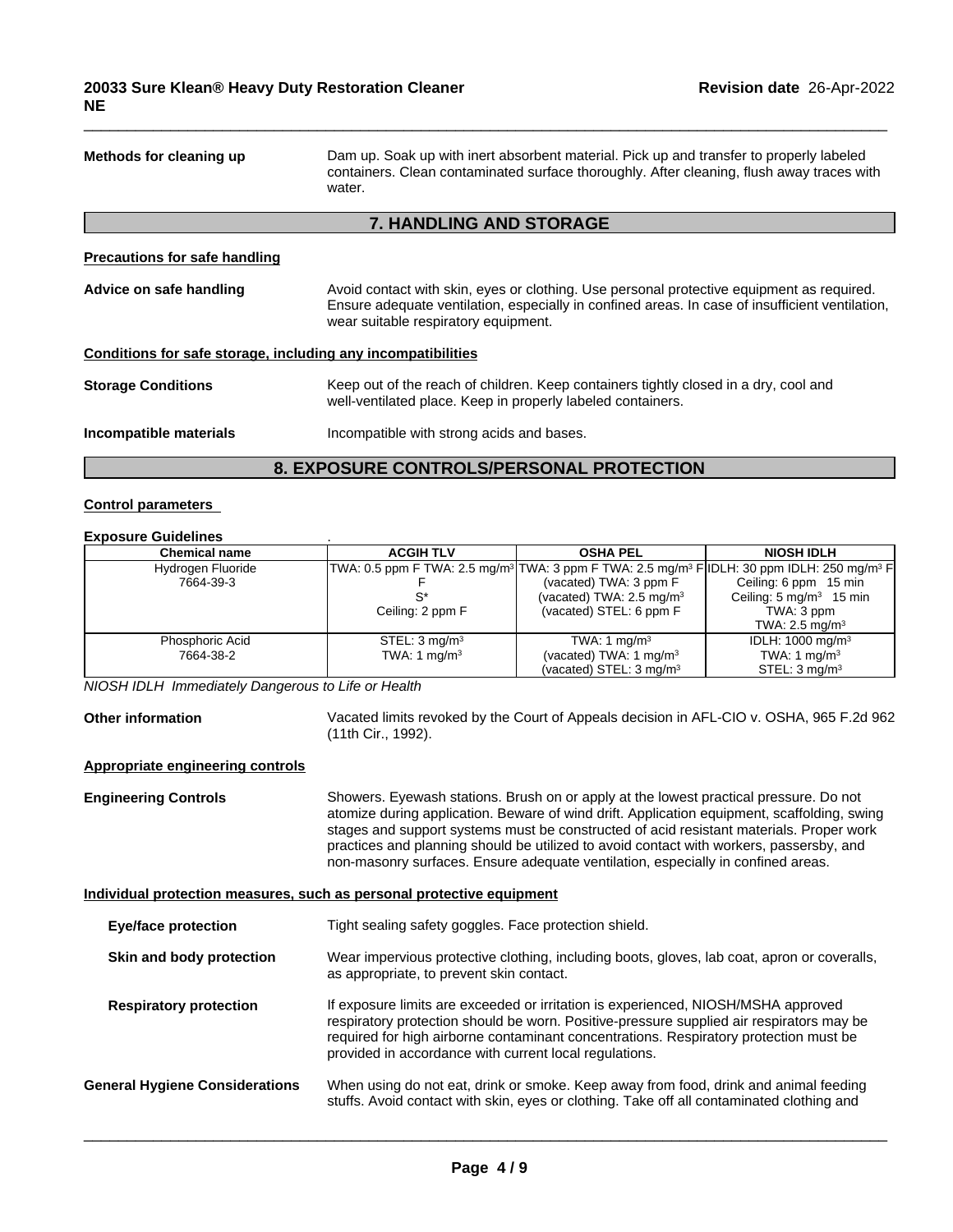wash it before reuse. Wear suitable gloves and eye/face protection.

 $\overline{\phantom{a}}$  ,  $\overline{\phantom{a}}$  ,  $\overline{\phantom{a}}$  ,  $\overline{\phantom{a}}$  ,  $\overline{\phantom{a}}$  ,  $\overline{\phantom{a}}$  ,  $\overline{\phantom{a}}$  ,  $\overline{\phantom{a}}$  ,  $\overline{\phantom{a}}$  ,  $\overline{\phantom{a}}$  ,  $\overline{\phantom{a}}$  ,  $\overline{\phantom{a}}$  ,  $\overline{\phantom{a}}$  ,  $\overline{\phantom{a}}$  ,  $\overline{\phantom{a}}$  ,  $\overline{\phantom{a}}$ 

# **9. PHYSICAL AND CHEMICAL PROPERTIES**

#### **Information on basic physical and chemical properties**

| <b>Physical state</b><br>Appearance                                                                                                                                                                                                                                                                                                              | Liquid<br>clear                                                                                                                                                                                                                                                                                                    | Odor                                                                                     | Irritating               |
|--------------------------------------------------------------------------------------------------------------------------------------------------------------------------------------------------------------------------------------------------------------------------------------------------------------------------------------------------|--------------------------------------------------------------------------------------------------------------------------------------------------------------------------------------------------------------------------------------------------------------------------------------------------------------------|------------------------------------------------------------------------------------------|--------------------------|
| Color                                                                                                                                                                                                                                                                                                                                            | colorless                                                                                                                                                                                                                                                                                                          | <b>Odor threshold</b>                                                                    | No information available |
| <b>Property</b><br>рH<br>Melting point / freezing point °F<br>Boiling point / boiling range<br><b>Flash point</b><br><b>Evaporation rate</b><br>Flammability (solid, gas)<br><b>Flammability Limit in Air</b>                                                                                                                                    | Values<br>$2.2\phantom{0}$<br>No information available<br>No information available<br>No information available<br>No information available                                                                                                                                                                         | Remarks • Method<br>@ 1:3 Dilution<br>Not Applicable<br>Not Applicable<br>Not Applicable |                          |
| <b>Upper flammability limit:</b><br>Lower flammability limit:<br>Vapor pressure<br>Vapor density<br><b>Specific gravity</b><br><b>Water solubility</b><br>Solubility in other solvents<br><b>Partition coefficient</b><br><b>Autoignition temperature</b><br>Decomposition temperature<br><b>Kinematic viscosity</b><br><b>Dynamic viscosity</b> | No information available<br>No information available<br>No information available<br>No information available<br>1.15<br>completely soluble<br>No information available<br>No information available<br>No information available<br>No information available<br>No information available<br>No information available |                                                                                          |                          |

# **10. STABILITY AND REACTIVITY**

#### **Reactivity** No data available

**Chemical stability** Stable under recommended storage conditions.

## **Possibility of hazardous reactions**

None under normal processing.

## **Conditions to avoid**

Strong bases.

#### **Incompatible materials**

Incompatible with strong acids and bases.

#### **Hazardous decomposition products**

Thermal decomposition can lead to release of irritating and toxic gases and vapors.

## **11. TOXICOLOGICAL INFORMATION**

### **Information on likely routes of exposure**

**Product Information Corrosive**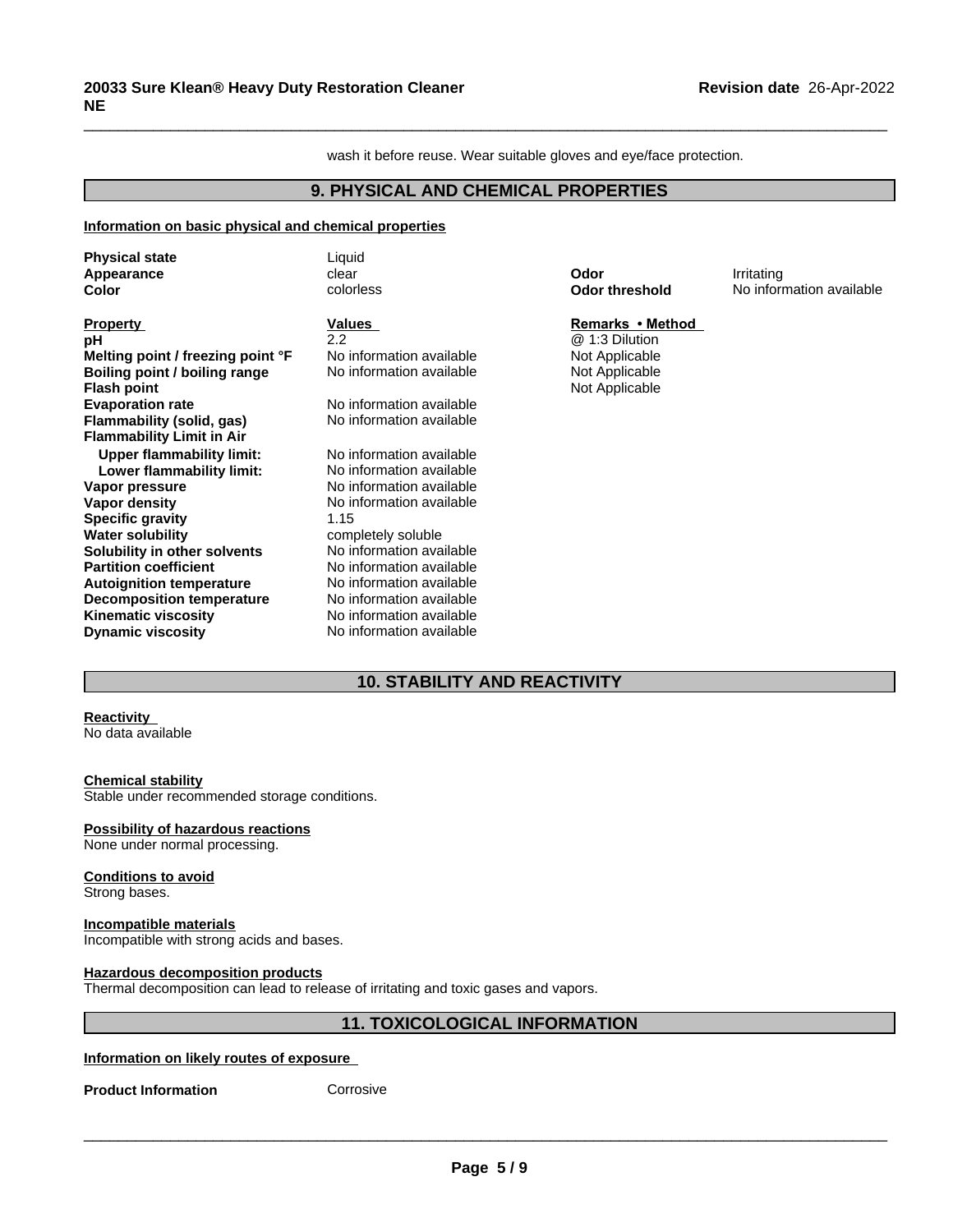## **20033 Sure Klean® Heavy Duty Restoration Cleaner NE**

| <b>Inhalation</b>   | Avoid breathing vapors or mists. Fatal if inhaled.                                                 |
|---------------------|----------------------------------------------------------------------------------------------------|
| Eye contact         | Avoid contact with eyes. Corrosive to the eyes and may cause severe damage including<br>blindness. |
| <b>Skin Contact</b> | Avoid contact with skin. May be fatal if absorbed through skin.                                    |
| Ingestion           | May be fatal if swallowed.                                                                         |

 $\overline{\phantom{a}}$  ,  $\overline{\phantom{a}}$  ,  $\overline{\phantom{a}}$  ,  $\overline{\phantom{a}}$  ,  $\overline{\phantom{a}}$  ,  $\overline{\phantom{a}}$  ,  $\overline{\phantom{a}}$  ,  $\overline{\phantom{a}}$  ,  $\overline{\phantom{a}}$  ,  $\overline{\phantom{a}}$  ,  $\overline{\phantom{a}}$  ,  $\overline{\phantom{a}}$  ,  $\overline{\phantom{a}}$  ,  $\overline{\phantom{a}}$  ,  $\overline{\phantom{a}}$  ,  $\overline{\phantom{a}}$ 

## **Component Information**

| <b>Chemical name</b>           | LD50/Oral            | <b>LD50/Dermal</b>      | <b>Inhalation LC50</b>                         |
|--------------------------------|----------------------|-------------------------|------------------------------------------------|
| Water<br>7732-18-5             | $> 90$ mL/kg (Rat)   |                         |                                                |
| Hydrogen Fluoride<br>7664-39-3 |                      |                         | $= 0.79$ mg/L (Rat) 1 h                        |
| Phosphoric Acid<br>7664-38-2   | $= 1530$ mg/kg (Rat) | $= 2740$ mg/kg (Rabbit) | $> 850$ mg/m <sup>3</sup> (Rat) 1 h            |
| Glycolic Acid<br>79-14-1       | $= 1950$ mg/kg (Rat) |                         | $= 3.6$ mg/L (Rat) 4 h > 5.2 mg/L<br>Rat ) 4 h |
| Citric acid<br>77-92-9         | $=$ 3 g/kg (Rat)     | $>$ 2000 mg/kg (Rat)    |                                                |
| Nonionic surfactant            | $= 1700$ mg/kg (Rat) |                         |                                                |

## **<u>Symptoms related to the physical, chemical and toxicological characteristics</u>**

| <b>Symptoms</b>                                | The product causes burns of eyes, skin and mucous membranes. Burns from this product<br>may not be immediately painful or evident. Exposures require fluoride specific treatment. |  |  |
|------------------------------------------------|-----------------------------------------------------------------------------------------------------------------------------------------------------------------------------------|--|--|
|                                                | Delayed and immediate effects as well as chronic effects from short and long-term exposure                                                                                        |  |  |
| <b>Sensitization</b><br>Germ cell mutagenicity | No information available.<br>No information available.                                                                                                                            |  |  |
| Carcinogenicity                                | This product does not contain any carcinogens or potential carcinogens as listed by OSHA,                                                                                         |  |  |

IARC or NTP.<br>No information available. **Reproductive toxicity No information available.**<br>**STOT - single exposure No information available. STOT** - single exposure<br> **STOT** - repeated exposure<br>
No information available. **STOT** - repeated exposure **Aspiration hazard** No information available.

## **Numerical measures of toxicity - Product Information**

# **Unknown acute toxicity**

**The following values are calculated based on chapter 3.1 of the GHS document** .

| ATEmix (oral)                  | 31 mg/kg           |
|--------------------------------|--------------------|
| ATEmix (dermal)                | 31 mg/kg           |
| <b>ATEmix (inhalation-gas)</b> | 3005 ma/l          |
| ATEmix (inhalation-dust/mist)  | $0.3 \text{ ma/l}$ |

## **12. ECOLOGICAL INFORMATION**

## **Ecotoxicity**

| <b>Chemical name</b>           | Algae/aquatic plants | Fish                                             | <b>Toxicity to</b><br>microorganisms | Crustacea                              |
|--------------------------------|----------------------|--------------------------------------------------|--------------------------------------|----------------------------------------|
| Hydrogen Fluoride<br>7664-39-3 |                      |                                                  |                                      | 270: 48 h Daphnia species<br>mg/L EC50 |
| Glycolic Acid<br>79-14-1       |                      | 5000: 96 h Brachydanio rerio<br>mg/L LC50 static |                                      |                                        |
| Citric acid<br>77-92-9         |                      | 1516: 96 h Lepomis<br>macrochirus mg/L LC50      |                                      |                                        |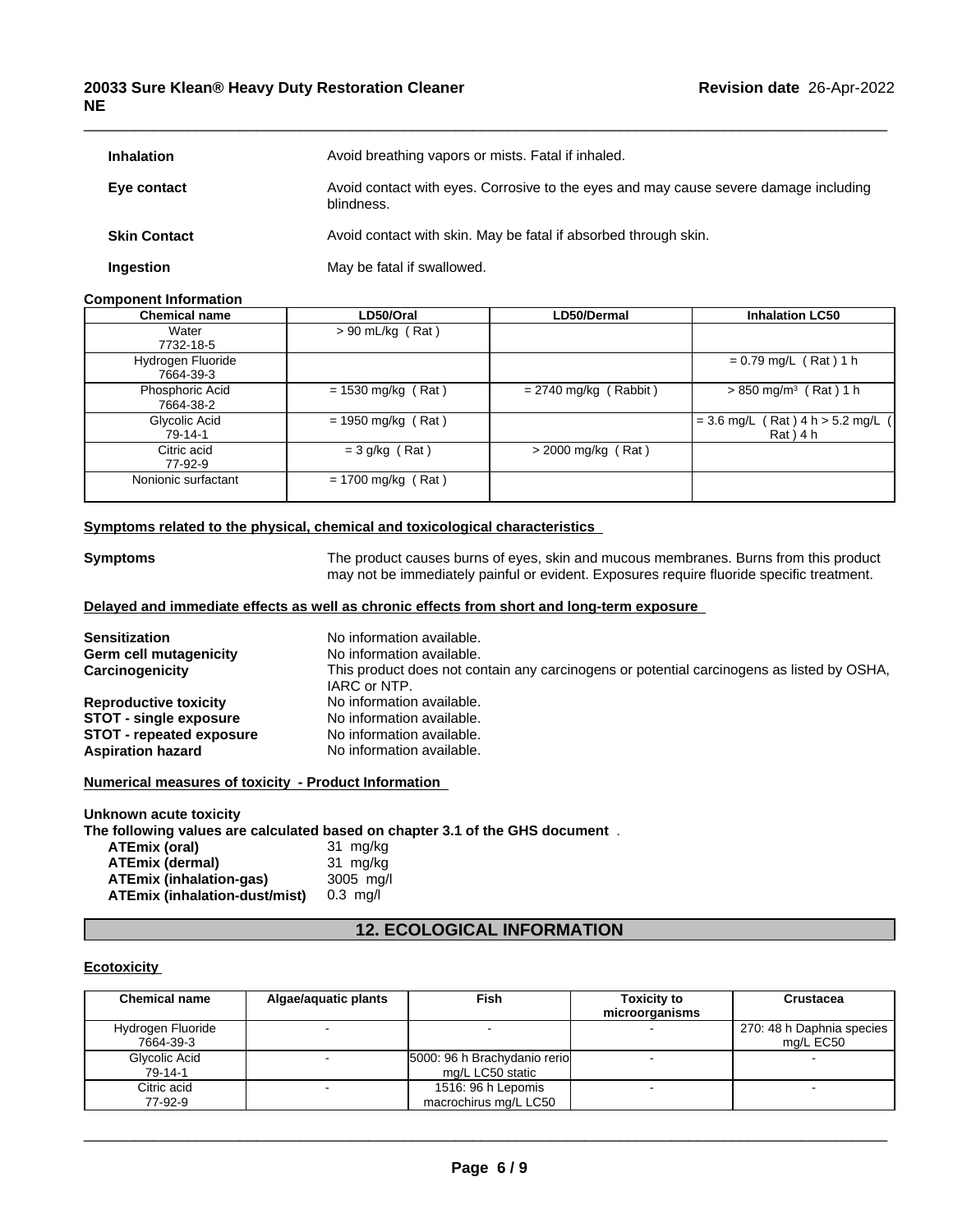#### **Persistence and degradability**

No information available.

#### **Bioaccumulation**

No information available.

| <b>Chemical name</b>           | <b>Partition coefficient</b> |
|--------------------------------|------------------------------|
| Hydrogen Fluoride<br>7664-39-3 | $-1.4$                       |
| Glycolic Acid<br>$79 - 14 - 1$ | $-1.11$                      |
| Citric acid<br>77-92-9         | $-1.72$                      |

 $\overline{\phantom{a}}$  ,  $\overline{\phantom{a}}$  ,  $\overline{\phantom{a}}$  ,  $\overline{\phantom{a}}$  ,  $\overline{\phantom{a}}$  ,  $\overline{\phantom{a}}$  ,  $\overline{\phantom{a}}$  ,  $\overline{\phantom{a}}$  ,  $\overline{\phantom{a}}$  ,  $\overline{\phantom{a}}$  ,  $\overline{\phantom{a}}$  ,  $\overline{\phantom{a}}$  ,  $\overline{\phantom{a}}$  ,  $\overline{\phantom{a}}$  ,  $\overline{\phantom{a}}$  ,  $\overline{\phantom{a}}$ 

**Other adverse effects** No information available

## **13. DISPOSAL CONSIDERATIONS**

| Waste treatment methods       |                                                                                                        |
|-------------------------------|--------------------------------------------------------------------------------------------------------|
| <b>Disposal of wastes</b>     | Disposal should be in accordance with applicable regional, national and local laws and<br>regulations. |
| <b>Contaminated packaging</b> | Do not reuse container.                                                                                |
| <b>US EPA Waste Number</b>    | D002                                                                                                   |

# **14. TRANSPORT INFORMATION**

| DOT                        | Regulated                                                          |
|----------------------------|--------------------------------------------------------------------|
| UN number                  | UN2922.                                                            |
| UN proper shipping name    | Corrosive liquid, toxic, n.o.s. (Hydrofluoric and Phosphoric Acid) |
| Transport hazard class(es) |                                                                    |
| <b>Subsidiary class</b>    | (6.1)                                                              |
| Packing group              |                                                                    |

# **15. REGULATORY INFORMATION**

# **International Inventories DSL/NDSL Legend:**

**Complies**<br>Complies

 *TSCA - United States Toxic Substances Control Act Section 8(b) Inventory DSL/NDSL - Canadian Domestic Substances List/Non-Domestic Substances List*

# **US Federal Regulations**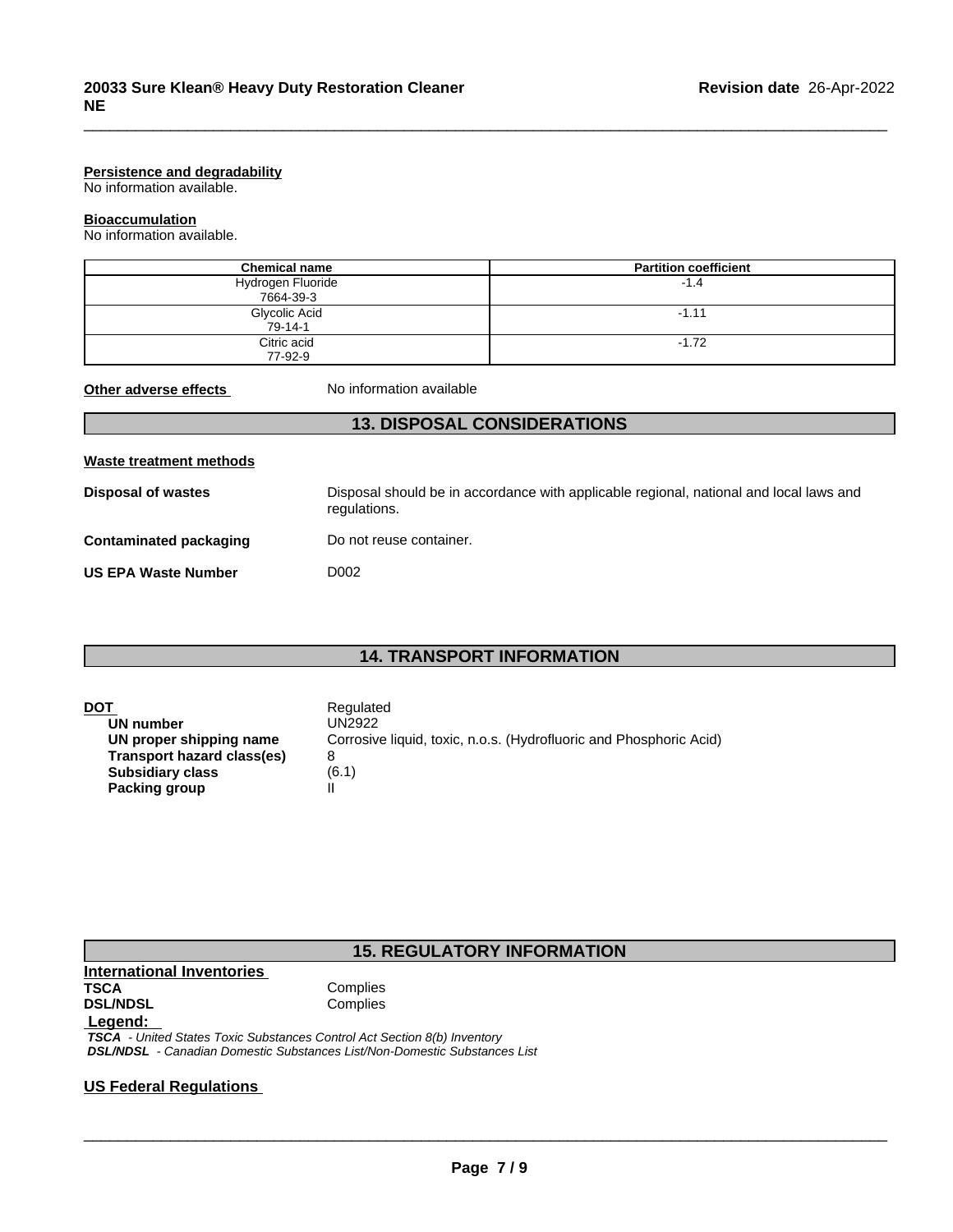## **SARA 313**

Section 313 of Title III of the Superfund Amendments and Reauthorization Act of 1986 (SARA). This product contains a chemical or chemicals which are subject to the reporting requirements of the Act and Title 40 of the Code of Federal Regulations, Part 372

 $\overline{\phantom{a}}$  ,  $\overline{\phantom{a}}$  ,  $\overline{\phantom{a}}$  ,  $\overline{\phantom{a}}$  ,  $\overline{\phantom{a}}$  ,  $\overline{\phantom{a}}$  ,  $\overline{\phantom{a}}$  ,  $\overline{\phantom{a}}$  ,  $\overline{\phantom{a}}$  ,  $\overline{\phantom{a}}$  ,  $\overline{\phantom{a}}$  ,  $\overline{\phantom{a}}$  ,  $\overline{\phantom{a}}$  ,  $\overline{\phantom{a}}$  ,  $\overline{\phantom{a}}$  ,  $\overline{\phantom{a}}$ 

| <b>Chemical name</b>                  | CAS No.   | Weight-%  | <b>SARA 313 - Threshold</b><br>Values % |
|---------------------------------------|-----------|-----------|-----------------------------------------|
| Hydrogen Fluoride - 7664-39-3         | 7664-39-3 | $10 - 30$ | 1.0                                     |
| <b>SARA 311/312 Hazard Categories</b> |           |           |                                         |
| Acute health hazard                   | Yes       |           |                                         |
| <b>Chronic Health Hazard</b>          | <b>No</b> |           |                                         |
| <b>Fire hazard</b>                    | No        |           |                                         |
| Sudden release of pressure hazard     | No        |           |                                         |
| <b>Reactive Hazard</b>                | <b>No</b> |           |                                         |

## **CWA (Clean WaterAct)**

This product contains the following substances which are regulated pollutants pursuant to the Clean Water Act (40 CFR 122.21 and 40 CFR 122.42)

| Chemical name                  | <b>CWA - Reportable</b><br>Quantities | <b>CWA - Toxic Pollutants</b> | <b>CWA - Priority Pollutants</b> | <b>CWA - Hazardous</b><br><b>Substances</b> |
|--------------------------------|---------------------------------------|-------------------------------|----------------------------------|---------------------------------------------|
| Hydrogen Fluoride<br>7664-39-3 | 100 lb                                |                               |                                  |                                             |
| Phosphoric Acid<br>7664-38-2   | 5000 lb                               |                               |                                  |                                             |

# **CERCLA**

This material, as supplied, contains one or more substances regulated as a hazardous substance under the Comprehensive Environmental Response Compensation and Liability Act (CERCLA) (40 CFR 302)

| <b>Chemical name</b>   | <b>Hazardous Substances RQs</b> | <b>CERCLA/SARA RQ</b> | <b>Reportable Quantity (RQ)</b> |
|------------------------|---------------------------------|-----------------------|---------------------------------|
| Hydrogen Fluoride      | 100 lb                          | 100 lb                | RQ 100 lb final RQ              |
| 7664-39-3              |                                 |                       | RQ 45.4 kg final RQ             |
| <b>Phosphoric Acid</b> | 5000 lb                         |                       | RQ 5000 lb final RQ             |
| 7664-38-2              |                                 |                       | RQ 2270 kg final RQ             |

# **US State Regulations**

#### **California Proposition 65**

This product does not contain any Proposition 65 chemicals

#### **U.S. State Right-to-Know Regulations**

| <b>Chemical name</b> | New Jersey | <b>Massachusetts</b> | Pennsylvania |
|----------------------|------------|----------------------|--------------|
| Hydrogen Fluoride    |            |                      |              |
| 7664-39-3            |            |                      |              |
| Phosphoric Acid      |            |                      |              |
| 7664-38-2            |            |                      |              |
| Sulfuric Acid        |            |                      |              |
| 7664-93-9            |            |                      |              |

# **16. OTHER INFORMATION**

| <b>NFPA</b>               | <b>Health hazards 3</b> | <b>Flammability 0</b>        | Instability 0                                                                                                    | <b>Physical and chemical</b><br>properties - |
|---------------------------|-------------------------|------------------------------|------------------------------------------------------------------------------------------------------------------|----------------------------------------------|
| <b>HMIS</b>               | <b>Health hazards</b> 3 | <b>Flammability 0</b>        | <b>Physical hazards 0</b>                                                                                        | Personal protection X                        |
| <b>Prepared By</b>        |                         | <b>Regulatory Department</b> |                                                                                                                  |                                              |
| <b>Issuing Date</b>       | 24-Nov-2014             |                              |                                                                                                                  |                                              |
| <b>Revision date</b>      | 26-Apr-2022             |                              |                                                                                                                  |                                              |
| <b>Revision Note</b>      |                         |                              |                                                                                                                  |                                              |
| SDS sections updated 8 11 |                         |                              |                                                                                                                  |                                              |
| <b>Disclaimer</b>         |                         |                              |                                                                                                                  |                                              |
|                           |                         |                              | The information contained on the Safety Data Sheet has been compiled from data considered accurate. This data is |                                              |